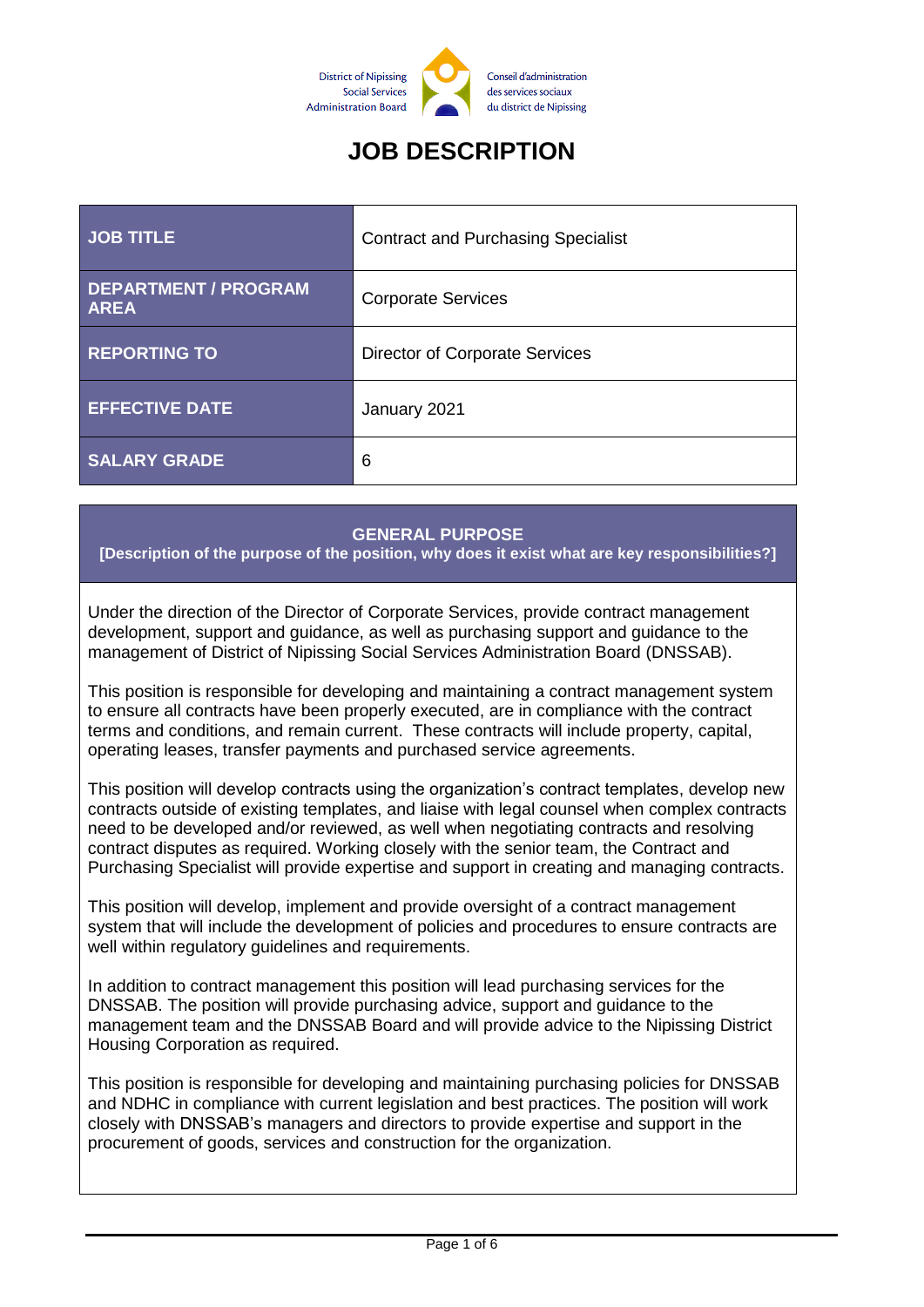#### **KEY ACTIVITIES**

**[Name and list under each the key activities of the position and percentage estimate of time for each section]**

- 1. Be responsible for developing and maintaining the purchasing policy and procedures manual for DNSSAB and NDHC as well as contract management policies and procedures for DNSSAB in line with best practices and current legislation.
- 2. Be responsible for providing all necessary advice required for purchases authorized by the purchasing policy and procedure manual.
- 3. Provide guidance and expertise to the senior team on purchasing policy, purchase proposals, non-disclosure agreements, purchase agreement, service contracts, memorandum of understanding, contract amendments (extensions and revisions) and change notices.
- 4. In close consultation with the originating department, develop procurement documentation that complies with our Purchasing Policy as well as the department's program funding guidelines, and which is structured in a way that maintains consistency of procurement documentation throughout the organization.
- 5. Lead proponent conferences and be responsible for managing questions that arise throughout the procurement process; issue addenda as required; lead the evaluation process for all evaluators; lead proponent debriefings following award of contracts.
- 6. Establish purchasing procedures consistent with the purchasing principles set out in the purchasing policy relating to: maintaining appropriate internal controls to ensure accountable processes for purchasing; form, content and use of forms; identification of goods, services and construction which are more effectively acquired through cooperative purchasing; and the process to be followed in issuing, receipt and evaluation of quotations, tenders and requests for proposals, etc.
- 7. Be responsible for leading the review of the purchasing policy every 5 years or more frequently as required.
- 8. Prepare reports to the Board to provide the outcomes of competitive purchasing/bid processes.
- 9. Conduct training to DNSSAB employees and the Board as required to teach the requirements of the Purchasing Policy/Procedures Manual.
- 10. Assist with special projects in providing purchasing and/or contract knowledge as required, and assist with other corporate services projects as required.
- 11. Be responsible for reviewing and signing off on Procurement Variance Forms, Direct Negotiation Forms, Disposal of Asset Forms, and other forms as required.
- 12. Develop contracts using the organization's existing contract templates in collaboration with the senior team and legal counsel as required.
- 13. Provide advice, guidance and support to departments when contract non-compliance challenges arise, including writing and issuing contract non-compliance letters to service providers.
- 14. Coordinate Contract signature through DocuSign; upload, set signing officers and download completed files, which are saved to SharePoint and notifications sent to appropriate department contact upon completion.
- 15. Act as point of contact to external partners for contract signing through DocuSign. Offer assistance when issues arise, send reminders for signature, and make contract corrections as required.
- 16. Post bid opportunities publicly, through DNSSAB's website, in local newspapers and on the organization's electronic bid platform as the situation requires, as well as positing NDHC bids to the DNSSAB's website on their behalf.
- 17. Liaise with departments and provide guidance for their management of contracts including ensuring insurance paperwork is in place, reporting, payments and other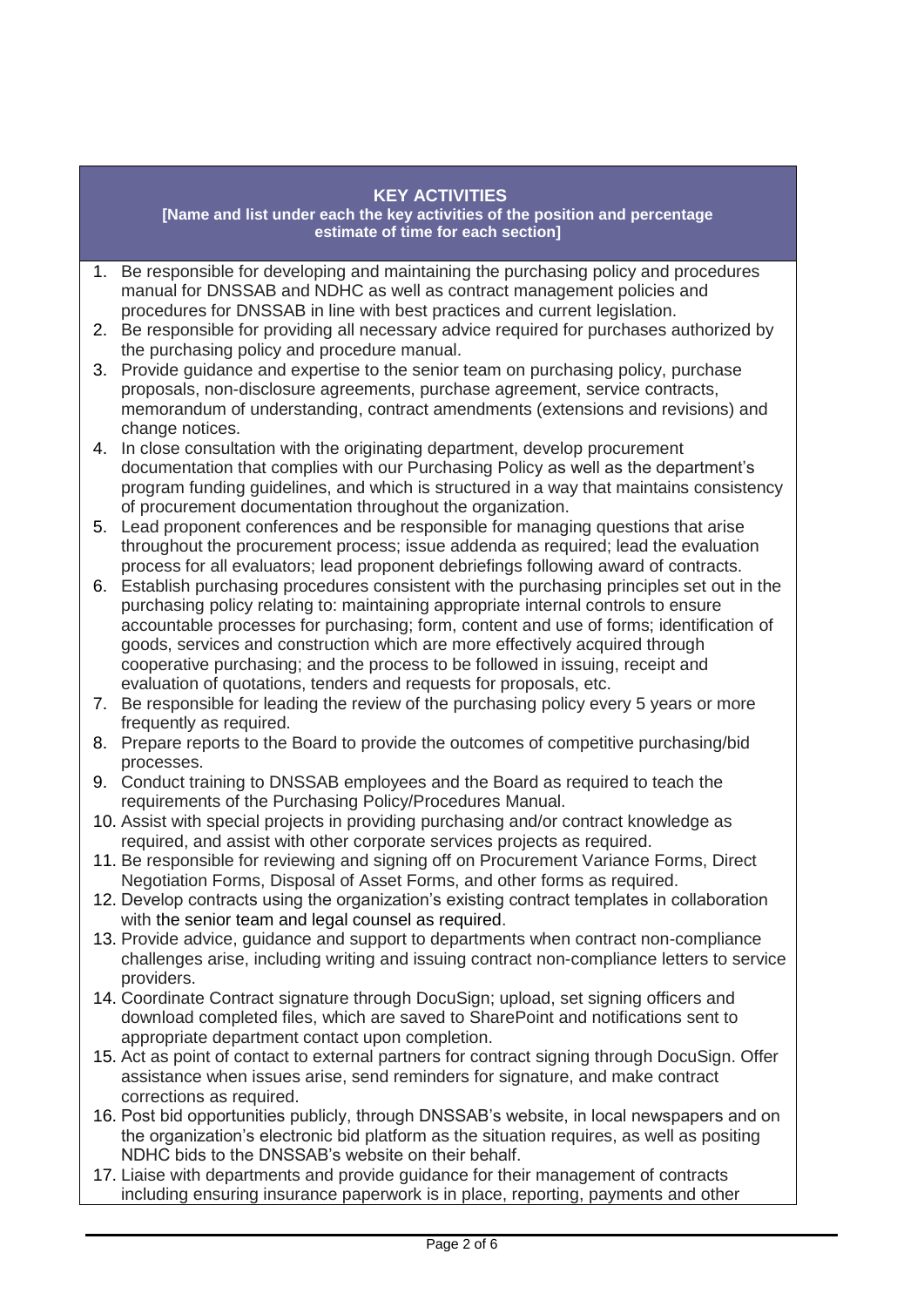compliance requirements.

- 18. Manage corporate services contracts for goods and services to ensure the delivery of outcomes in line with contract objectives, and customer requirements, including the reporting and status of contractor and the contract deliverables.
- 19. Maintain a reporting section on SharePoint for departments to track reporting, correspondence, audit reports, etc. that relate to their contracts.
- 20. Maintain contracts in SharePoint to track contract files, contract expiration dates, contract location, and all amendments to contracts.
- 21. Prepare contract briefing notes/reports summarizing contractual requirements, financial commitments and budgets as requested.
- 22. Develop and manage the contract management system based on standard work and procedures using technology to manage workflow and mitigate risk, including the use of DocuSign for contract signatures.
- 23. Ensure Administration contracts are up to date, review compliance requirements as questions/issues arise and provide recommendations based on allowable actions in accordance with contract clauses.
- 24. Maintain electronic and physical procurement documents, sign-in sheets, evaluations and other documentation related to procurement.
- 25. Update job knowledge by participating in educational opportunities; reading professional publications; maintaining personal networks; participating in professional organizations.
- 26. Act as back-up to the Communications and Executive Coordinator to create committee and Board agendas and packages, coordinate committee and Board meetings and take and issue meeting minutes in keeping with the DNSSAB's Procedural By Laws and DSSAB Act.
- 27. Other duties as assigned by the Director of Corporate Services.

**As a DNSSAB employee, the position is responsible for creating, maintaining and actively participating in a respectful workplace that is free of all forms of harassment, discrimination and violence.**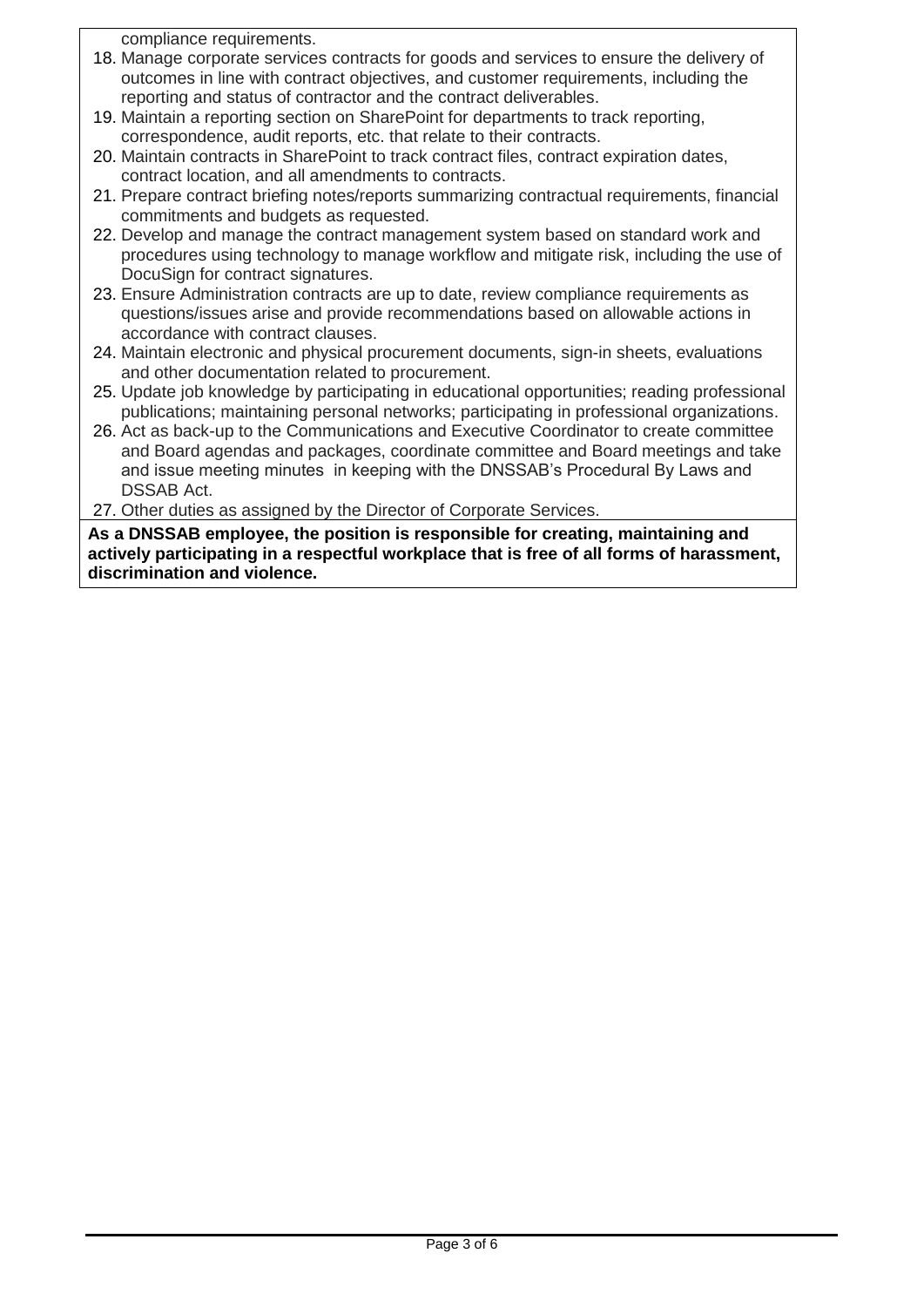# **QUALIFICATIONS**

- Post-Secondary Degree or Diploma or Certification in Law, Law Clerk, Paralegal, Contract Management, Supply Chain Management, Public Procurement, or Business Administration and/or an acceptable combination of education and work experience;
- Three (3) years of experience in contract coordination and/or purchasing is preferred;
- Knowledge of Contract development and Contract Law is preferred;
- Knowledge of purchasing and procurement in the public sector is an asset;
- Self-motivated individual capable of working independently and in teams in a dynamic work environment, and able to prioritize workload to meet inflexible deadlines;
- Skilled writer and communicator with highly developed interpersonal skills to foster and maintain working relationships with a variety of internal and external stakeholders;
- Strong attention to detail, excellent presentation, organizational, time management, problem solving, decision making skills; and able respond to issues using sound judgment;
- Proficiency in Excel with advanced spreadsheet skills, MS Word, PowerPoint and Adobe Acrobat;
- Working knowledge of MS Project, MS SharePoint, considered an asset;
- Demonstrated regular attendance in keeping with the Board's Attendance Management Policy;
- A valid Ontario driver's license and a vehicle available for use on the job;
- The ability to communicate in French as well as English is an asset.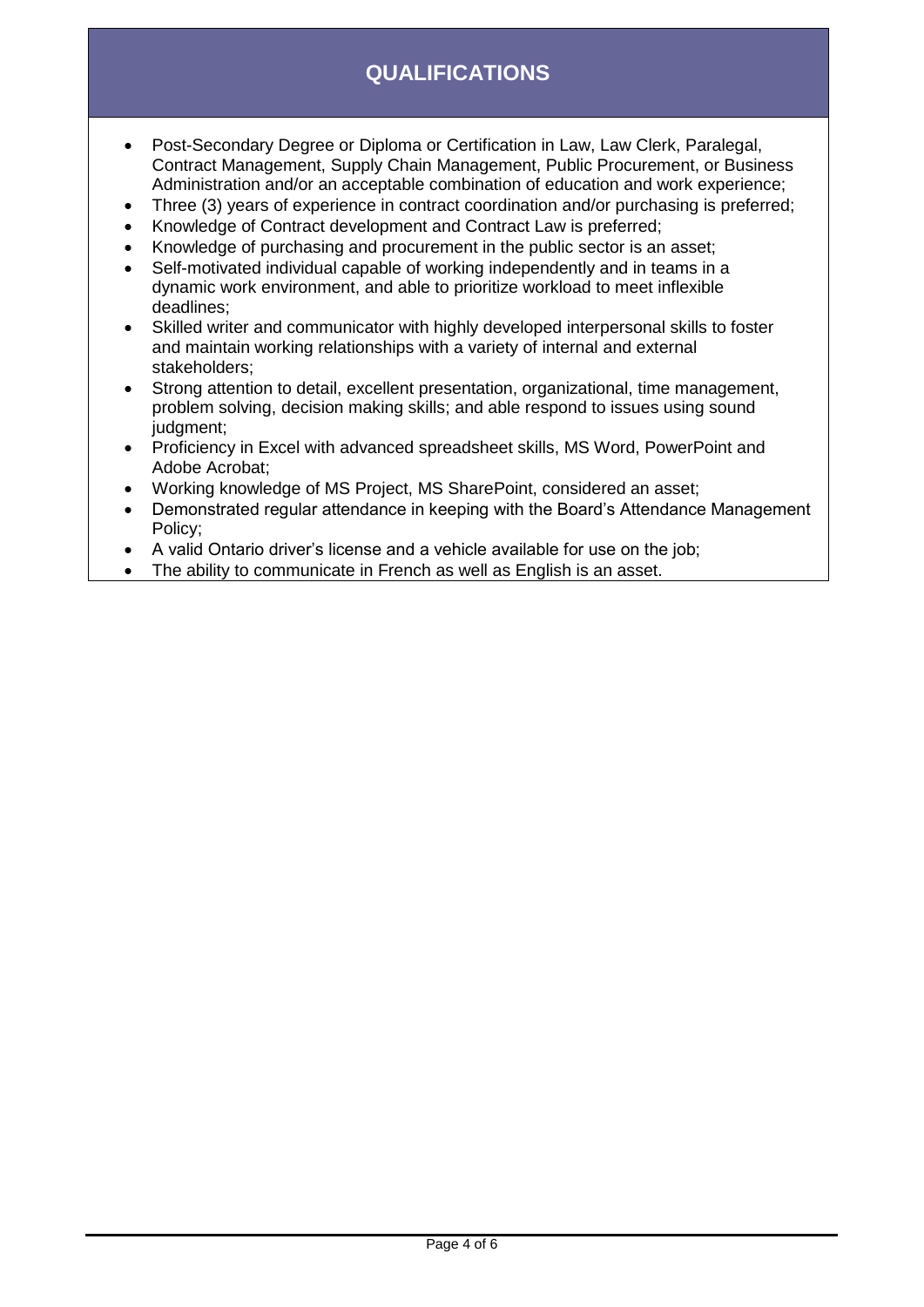# **COMPENSABLE FACTORS**

#### **COMPLEXITY / JUDGMENT**

**[The decision-making aspects of the position, the variety and relative difficulty of the material or information upon which decisions are based and the use of knowledge and experience in making the decisions.]**

Employee works generally towards broad objectives, instructions and policies. Conditions dealt with change frequently. Employee develops solutions to problems from factual background and fundamental principles.

## **EDUCATION AND SPECIFIC TRAINING**

**[The level of formalized knowledge required to satisfactorily fill the position – such knowledge is most commonly acquired as a result o time spent in schools, colleges and universities / today's levels and standards are utilized – Education and Work Experience are rated together.]**

Graduation from a Post-Secondary Degree or Diploma program or Certification in Law, Law Clerk, Paralegal, Contract Management, Supply Chain Management, Public Procurement or Business Administration and/or an acceptable combination of education and work experience.

## **EXPERIENCE**

**[The length of time required to learn, under instruction or guidance is measured along with the essential techniques and skills the job calls for / work experience Is gained on the job under consideration, on prior jobs where the same or more elementary principles and techniques are used and on related jobs where the required body of knowledge can be built up – this is assuming the "incumbent" starts with the educations level specified in the Education factor.]**

3 years

# **RESULTS OF ERRORS**

**[Considers the extent of losses to the organization – such losses may result from mistakes occasioned by insufficiently considered decisions or judgements – only in lower level positions is consideration given to carelessness / results of errors is also used to evaluate responsibility for the safety of others]**

May cause substantial delays in a phase of work. May cause serious results (beyond damage and waste) through late delivery, materials shortage or service breakdown. May cause identifiable deterioration in customer, public or employee relations. Errors could be damaging to the organization's credibility or Board's reputation.

#### **CONTACTS**

**[Contacts refers to the relative importance to the organization of necessary personal relationships of the position holder to others / the contacts can be internal to the organization and external.]**

Require judgement and tact in order to obtain cooperation and approval for action.

### **CHARACTER OF SUPERVISION**

**[Considers the degree, kind and intricacies of supervisory responsibility – such responsibilities may involve direct functional direction as in "line" positions or advisory responsibilities as in "staff" relationships**